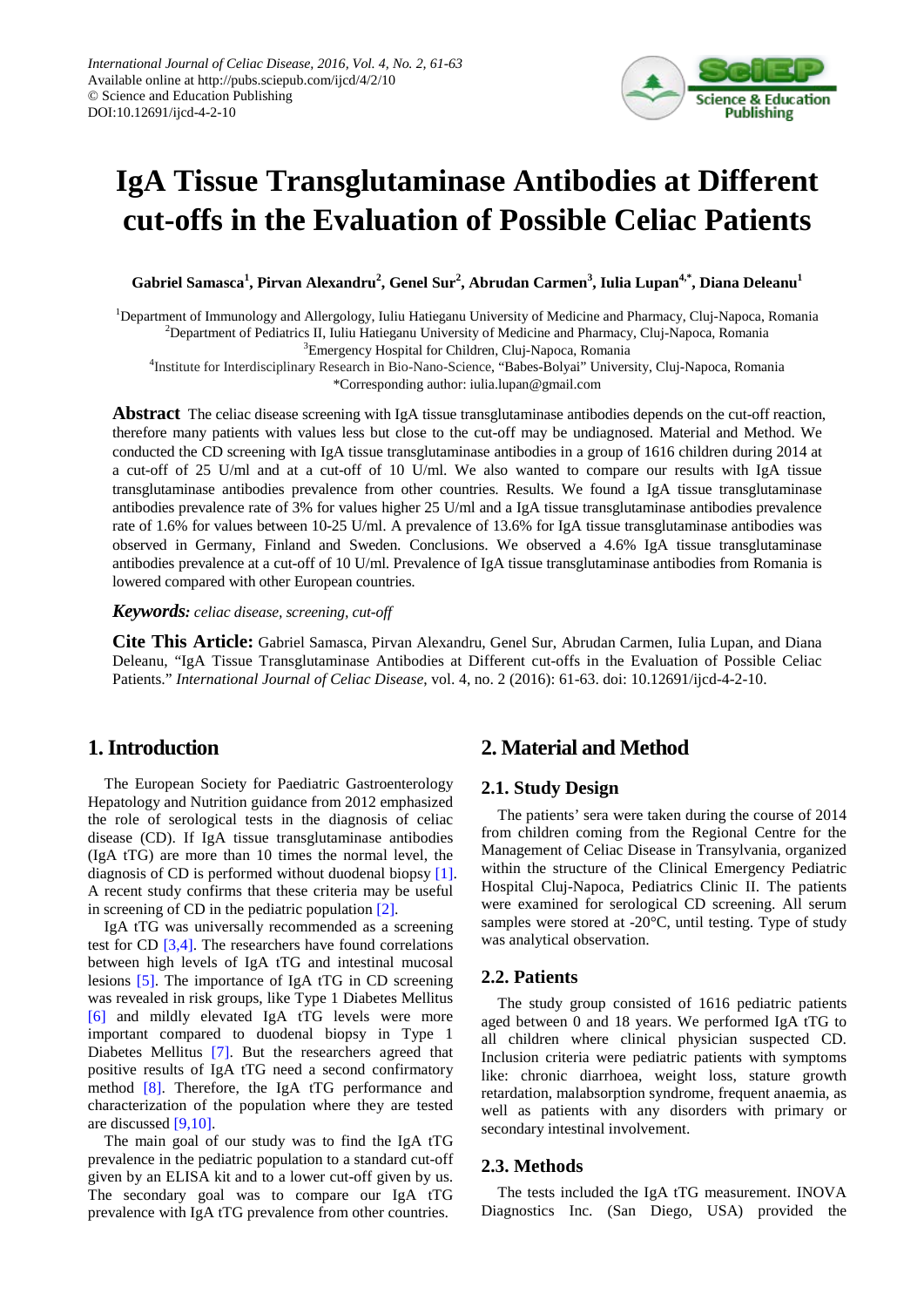serological tests. An ELISA Dynex Technology Inc. analyser evidenced IgA tTG. We validated the results obtained only after internal quality control. The main interferences of IgA tTG were with free bilirubin (19.3 mg/dl), conjugated bilirubin (19.9 mg/dl), hemolysis haemoglobin (485 mg/dl) and rheumatoid factor (45 IU/ml), such sera being avoided during testing. The method had 25 U/ml as cut-off value, samples with a higher concentration being considered positive, and samples with a lower concentration being considered negative. But, we also analyzed the results with values between 10 to 25 U/ml, as a novelty in our research. Patients with selective IgA deficiencies were excluded from our study due to false negative results that can give IgA tTG.

We analyzed the data with Portable IBM SPSS Statistics v<sub>19</sub>.

## **3. Results**

### **3.1. Demographic and Clinical Characteristics of the Studied Subjects**

The geographical coverage area included patients from Cluj county and the counties of North-Western and Central Transylvania: Maramureş, Sălaj, Bistriţa-Năsăud, Satu-Mare, Bihor, Alba, Mureş, Braşov, Hunedoara, Harghita, Suceava. Distribution by gender was 51 % boys and 49 % girls.

### **3.2. Evaluation of IgA tTG Values Higher than 25 U/ml in Our Pediatric Population**

IgA tTG was positive in 49 children, which means a 3% prevalence of IgA tTG. Analysis by gender revealed positive results for IgA tTG in 26 boys and 23 girls. We found a mean positive IgA tTG values at 70 U/ml and we also found a mean age of children with positive IgA tTG at eight years [\(Table 1\)](#page-1-0). Five children from 49 children with IgA tTG positive values had values more than 10 times than the normal level 25 U/ml.

| Table 1. The means compare of values higher 25 U/ml |  |  |  |
|-----------------------------------------------------|--|--|--|
|                                                     |  |  |  |

<span id="page-1-0"></span>

| <b>Statistical evaluation</b> |             | $tTG +$ | Age    |
|-------------------------------|-------------|---------|--------|
| Mean                          |             | 70.6    | 8.0    |
| 95% Confidence Interval       | Lower Bound | 58.3    | 6.6    |
| for Mean                      | Upper Bound | 82.9    | 9.5    |
| 5% Trimmed Mean               |             | 66.8    | 7.8    |
| Median                        |             | 61.2    | 8.0    |
| Variance                      |             | 1844.6  | 24.9   |
| Std. Deviation                |             | 42.9    | 5.0    |
| Minimum                       |             | 25.5    | 0.0    |
| Maximum                       |             | 204.0   | 20.0   |
| Range                         |             | 178.5   | 20.0   |
| <b>Interquartile Range</b>    |             | 61.6    | 7.0    |
| <b>Skewness</b>               |             | 1.1     | 0.5    |
| Kurtosis                      |             | 1.1     | $-0.2$ |

#### **3.3. Evaluation of IgA tTG Values between 10-25 U/ml in Our Pediatric Population**

IgA tTG was positive in 25 children, which means a 1.6% prevalence of IgA tTG. Analysis by gender revealed positive results for IgA tTG in 15 boys and 10 girls. We

found a mean positive IgA tTG values at 15.7 U/ml and we also found a mean age of children with positive IgA tTG at 9.1 years [\(Table 2\)](#page-1-1).

| Table 2. The means compare to values between 10-25 U/ml |  |
|---------------------------------------------------------|--|
|                                                         |  |

<span id="page-1-1"></span>

| <b>Statistical evaluation</b> |             | $tTG +$ | Age    |
|-------------------------------|-------------|---------|--------|
| Mean                          |             | 15.7    | 9.1    |
| 95% Confidence Interval       | Lower Bound | 13.7    | 7.2    |
| for Mean                      | Upper Bound | 17.7    | 11.0   |
| 5% Trimmed Mean               |             | 15.5    | 9.0    |
| Median                        |             | 13.4    | 8.0    |
| Variance                      |             | 23.9    | 21.0   |
| Std. Deviation                |             | 4.9     | 4.6    |
| Minimum                       |             | 10.6    | 3.0    |
| Maximum                       |             | 24.6    | 17.0   |
| Range                         |             | 14.0    | 14.0   |
| <b>Interquartile Range</b>    |             | 9.2     | 7.5    |
| <b>Skewness</b>               |             | 0.6     | 0.4    |
| Kurtosis                      |             | $-1.2$  | $-1.2$ |

## **4. Discussions**

Compared to 2011 when we found a 13.8% prevalence of IgA tTG [\[8\],](#page-2-6) in 2014 we obtained a lower prevalence of IgA tTG. But if we get down cut-off reaction at 10 U/ml, the prevalence was 4.6%. There are not major differences among IgA tTG values in boys or girls. The CD screening showed us a high average age of eight years for IgA tTG positive results. So, CD is a major problem to school age. Although new guidelines for the diagnosis of CD from 2012 recommend giving up intestinal biopsy in patients with IgA tTG values greater than 10 times the normal values, our study shows a few such cases.

Evaluation of ELISA serological tests for CD has always been a major problem [\[11,12\].](#page-2-8) A 1.33% prevalence of IgA tTG was found in healthy Turkish school children [\[13\]](#page-2-9) and in Iranian children with recurrent abdominal pain referred to a pediatric referral centre [\[14\].](#page-2-10) A 1.62% prevalence of IgA tTG, with female gender predominance ( $p < 0.023$ ) was found in Argentina [\[15\].](#page-2-11) IgA tTG IgA showed 1.8% prevalence in children from the Republic of San Marino [\[16\]](#page-2-12) and 3.18% prevalence in children from Canada [\[17\].](#page-2-13) Therefore, IgA tTG ELISA was needed in CD screening from Italian Apulian Family Pediatricians [\[18\].](#page-2-14) A 2.56% prevalence of IgA tTG was found in 1679 Dutch children who were positive for human leukocyte antigen (HLA) DQ2/DQ8 [\[19\].](#page-2-15) A 13.6% prevalence of IgA tTG was found in children from six clinical centres in four countries positive for HLA-DR3 DQ2 or DR4-DQ8 from the USA and Europ[e \[20\].](#page-2-16)

But IgA tTG screening at a cut-off of 25 U/ml and at IgA tTG screening a cut-off of 10 U/ml is an important problem that requires further laboratory and clinical studies.

#### **5. Conclusions**

We obtained a 3% prevalence of IgA tTG with a high average age of eight years for IgA tTG positive results. Both sexes at school age are equally susceptible to CD. Prevalence of IgA tTG from Romania is lowered compared with other European countries, such as Germany, Finland and Sweden.